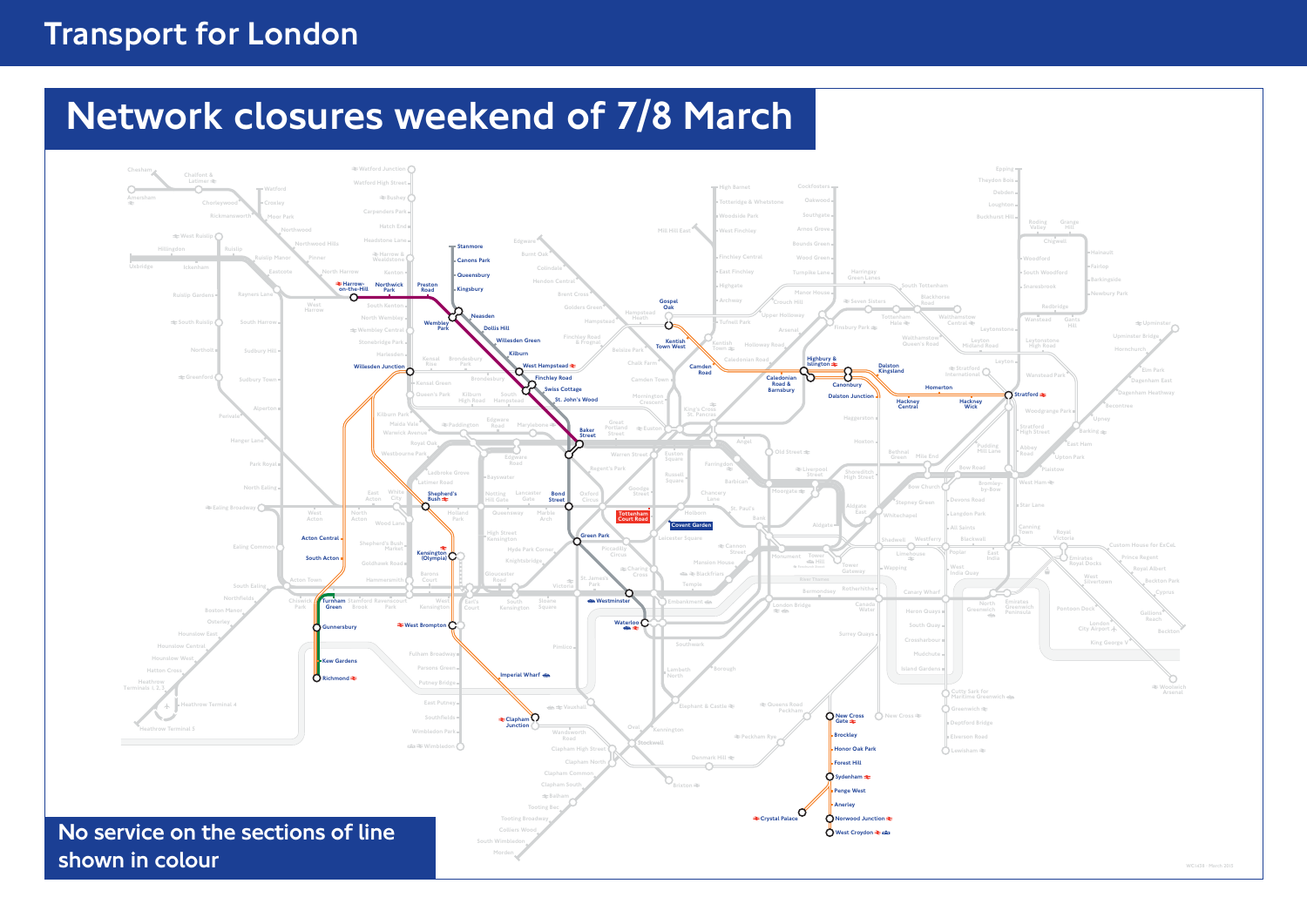### Covent Garden station

Exit only until early November 2015. Also, on Saturdays and Sundays westbound trains will not stop. This is while we replace two lifts.

#### Tottenham Court Road station

Central line trains not stopping until early December 2015. This is while we carry out station improvement work.

| <b>District line</b> |                                                                                                                                                                             |  |
|----------------------|-----------------------------------------------------------------------------------------------------------------------------------------------------------------------------|--|
|                      |                                                                                                                                                                             |  |
|                      | Weekend Line closure Turnham Green to Richmond<br>7/8<br>March This is to enable track improvement work at Gunr<br>This is to enable track improvement work at Gunnersbury. |  |
|                      | $\mathbf{\mathsf{B}}$ Bus replacement for local journeys:                                                                                                                   |  |
|                      | Turnham Green – Chiswick Park – Gunnersbury – Royal Botanical Gardens (Victoria Gate) –                                                                                     |  |
|                      | <b>Richmond (for National Rail services)</b>                                                                                                                                |  |
|                      | To find out more about our improvements for this line click here                                                                                                            |  |

| Jubilee line         |                                                                                                                                                                                                                                                                                                                                                                                                                                                                                   |  |
|----------------------|-----------------------------------------------------------------------------------------------------------------------------------------------------------------------------------------------------------------------------------------------------------------------------------------------------------------------------------------------------------------------------------------------------------------------------------------------------------------------------------|--|
| Saturday<br>March    | Line closure Waterloo to Wembley Park<br>This is while we replace the tunnel lining at Bond Street and replace points at Neasden and<br>track at Finchley Road. On Sunday, the closure is extended to Stanmore.                                                                                                                                                                                                                                                                   |  |
|                      | <b>E</b> Bus replacement for local journeys:<br>Service C: Stonebridge Park (for the Bakerloo line and London Overground) – Wembley Park<br>Service D: Baker Street - St. John's Wood - Swiss Cottage - Finchley Road - West Hampstead<br>(for National Rail services) - Kilburn - Willesden Green - Dollis Hill - Neasden - Wembley Park                                                                                                                                         |  |
| Sunday<br>8<br>March | Line closure Waterloo to Stanmore<br><b>E</b> Bus replacement for local journeys:<br>Service C: Stonebridge Park (for the Bakerloo line) – Wembley Park – Kingsbury –<br>Queensbury - Canons Park - Stanmore<br>Service D: Baker Street – St. John's Wood – Swiss Cottage – Finchley Road – West Hampstead<br>(for National Rail services) - Kilburn - Willesden Green - Dollis Hill - Neasden - Wembley Park<br>To find out more about our improvements for this line click here |  |

| Metropolitan line |                                                                                                                         |  |
|-------------------|-------------------------------------------------------------------------------------------------------------------------|--|
|                   | Weekend Line closure Aldgate to Harrow-on-the-Hill<br>7/8<br>March This is to allow for points work at Neasden and trac |  |
|                   | This is to allow for points work at Neasden and track replacement work at Finchley Road.                                |  |
|                   | <b>E</b> Bus replacement for local journeys:                                                                            |  |
|                   | Service A: Wembley Park - Preston Road - Kenton (for the Bakerloo line) - Northwick Park -                              |  |
|                   | Harrow-on-the-Hill                                                                                                      |  |
|                   | To find out more about our improvements for this line click here                                                        |  |